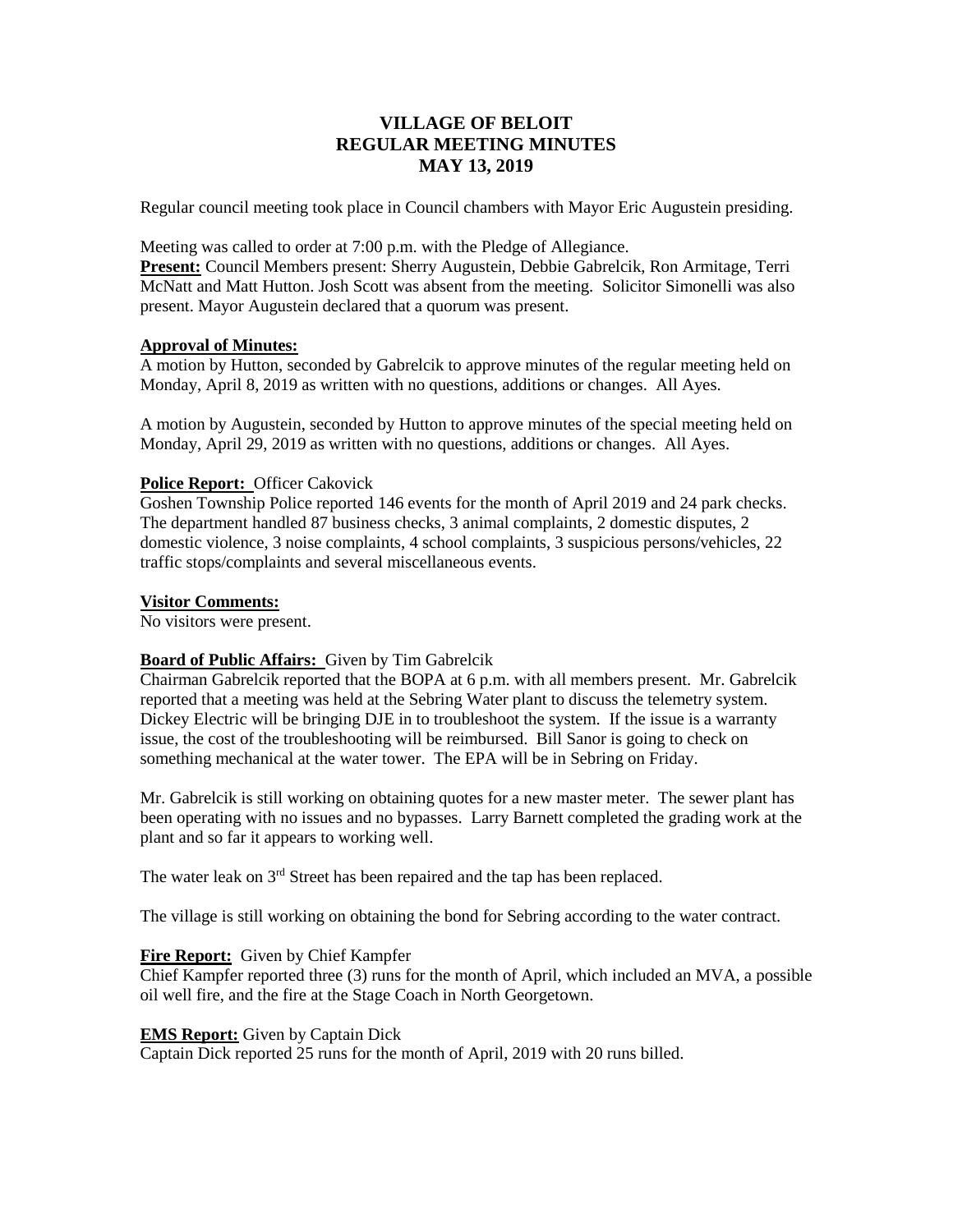A motion by Augustein, seconded by Hutton to accept the resignation of Tyler McIlvain due to unforeseen circumstances as of 05/07/2019. All Ayes.

#### **Recycling**– Given by Jim McNatt

Jim McNatt reported that the Green Team will be assisting with a project at the park.

## Str**eets and Utilities:** Given by Matt Hutton

Mr. Hutton reported that the property located at 14035 is dumping water onto the sidewalk from their downspouts and the water needs routed into the storm sewer.

No bids were received for the chip/seal advertised bid.

A motion by Hutton, seconded by Armitage to re-bid the chip/seal with changes being made to the specifications. All Ayes.

# **Building and Grounds Committee:** Given by Ron Armitage

Mr. Armitage had nothing to report.

Mayor Augustein reported that the new garage door windows have not been installed at Station 2 as of yet as the initial windows ordered were short.

## **Safety Committee –** Given by Sherry Augustein

Ms. Augustein reported that the safety committee met on April 15<sup>th</sup>.

Chris Russell has requested a leave of absence due to entering the National Guard.

The safety committee reviewed the letters to fire/ems personnel by the mayor reminding them about annual requirements.

Stryker has issued a letter in regard to our heart monitors. Lt. Bartchy is looking into the issue.

The West Branch School Board held an informational meeting on the income tax levy.

Captain Sanor had suggested that stone was needed at Station 1, but after grading the parking lot, stone is not needed at this time.

Chief Kampfer presented an estimate from Ohio Cat for truck inspections in the amount of \$7,801. Chief Kampfer indicated that this does not include if they find something wrong. Ohio Cat will inspect the trucks front to back and the trucks will also be pump and ladder tested.

A motion by Hutton, seconded by Gabrelcik to have the trucks inspected by Ohio Cat at a cost of \$7,801 not including any repairs that might be necessary. All Ayes.

The two MARCS radios have been received.

A motion by Hutton, seconded by McNatt to order two (2) truck chargers for the radios at a cost of \$80/each. All Ayes.

Nimishillen Township has presented the new dispatch contract based upon a rate of \$ 36/incident and 519 incidents for 2018.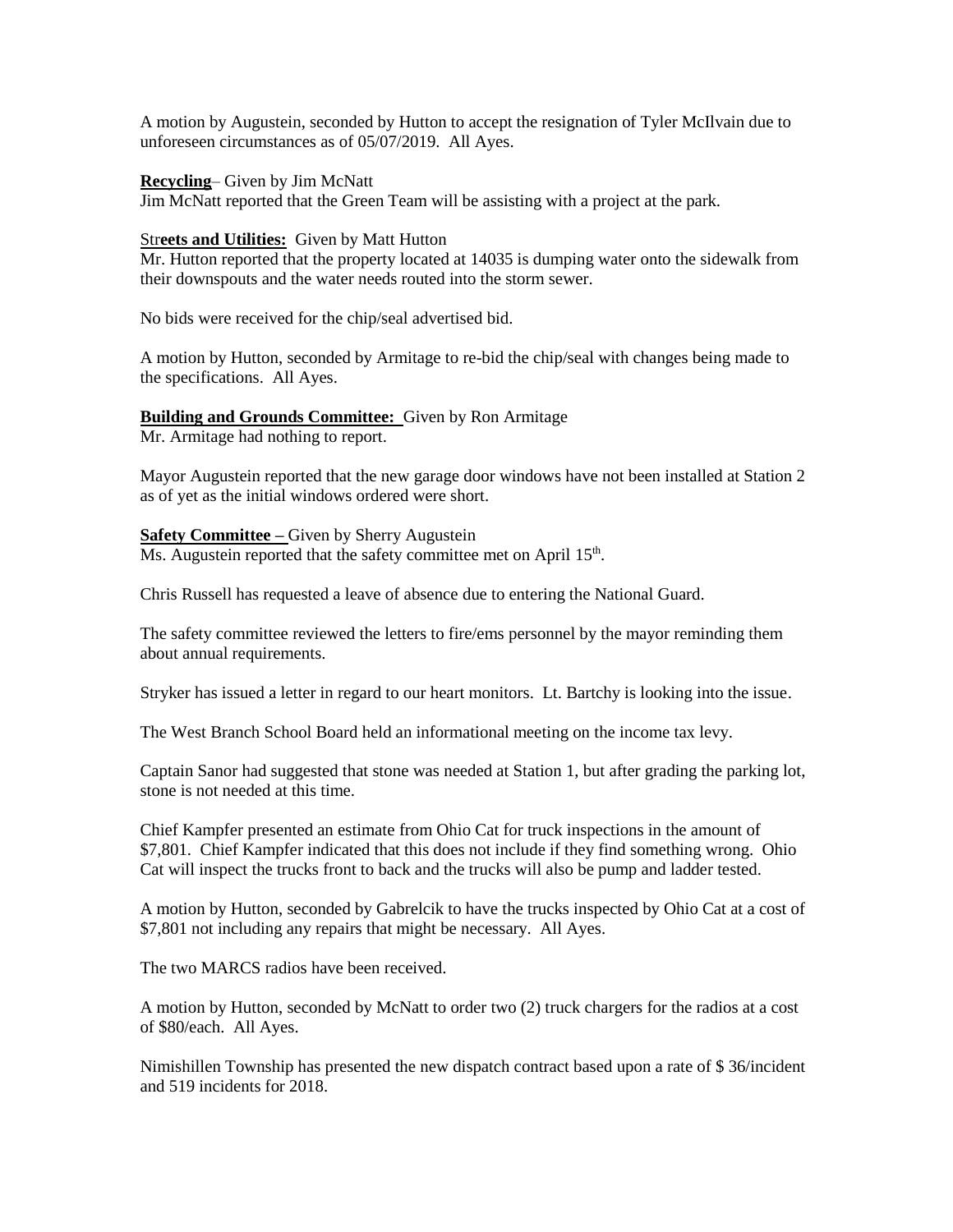A motion by Hutton, seconded by Gabrelcik to approve the dispatch contract with Nimishillen Township for the period August 1, 2019 through July 31, 2022 at a cost of \$ 1,557/month.

Mr. Hutton then withdrew his motion to allow the solicitor to review the contract. The dispatch contract will be re-presented next month after review and any necessary changes are discussed.

Four (4) properties have been contacted by the health department for various concerns.

Ms. Augustein stated there is also a residence east of the Dairy Isle on Williams with a lot of junk cars that do not have license plates. Mr. Armitage suggested contacting the police department or health department to see what can be done.

# **Park Committee:**

Mayor Augustein reported that the restroom project should be ready for bid by the county in June with construction to commence in August. Mr. Hutton asked if the village would approve the final drawings prior to bid.

Jim McNatt expressed his concern over no natural ventilation and he would also like to see some natural lighting added.

Solicitor Simonelli was under the impression that the engineer was going to look at the suggested changes and bring the prints back for final approval.

Mr. McNatt reported that the tires at the playground are worn out and in need of replacement. Mr. McNatt would like to rebuild the play area. The Green Team will get rid of the old tires. Mr. McNatt does not have the proper equipment to pull the old tires out and put the new ones back in. Mr. McNatt would like to do the remove/install at the same time and may get someone to donate their time. Mr. McNatt would estimate approximately 3 hours.

A motion by Augustein, seconded by McNatt to get a backhoe in to remove/replace the tires at the playground. All Ayes.

Mr. Van Camp noticed that the blue spruce tree by the village sign at the corner has died. Mr. VanCamp has paid to have a landscaping company remove the old tree and purchased a new tree to donate to the village. Ms. Augustein will mail a thank you to Mr. VanCamp.

Mr. McNatt reported that the clocks are not working at the sign either. He has replaced the batteries but that did not work. Mr. McNatt believes that the hands may be stuck and will continue to work on it.

**Grant Committee:** Given by Deb Gabrelcik Nothing to report.

#### **Finance Committee:**

The AUP audit for 2017/2018 is underway with estimated cost at \$4,430. The auditor's office picked up the records on May  $1<sup>st</sup>$ .

Captain Dick has some information that was requested by the auditor's for Solicitor Simonelli to review. Mr. Dick was informed to email the auditor to see if the list is acceptable and to copy the fiscal officer on all correspondence with the auditor.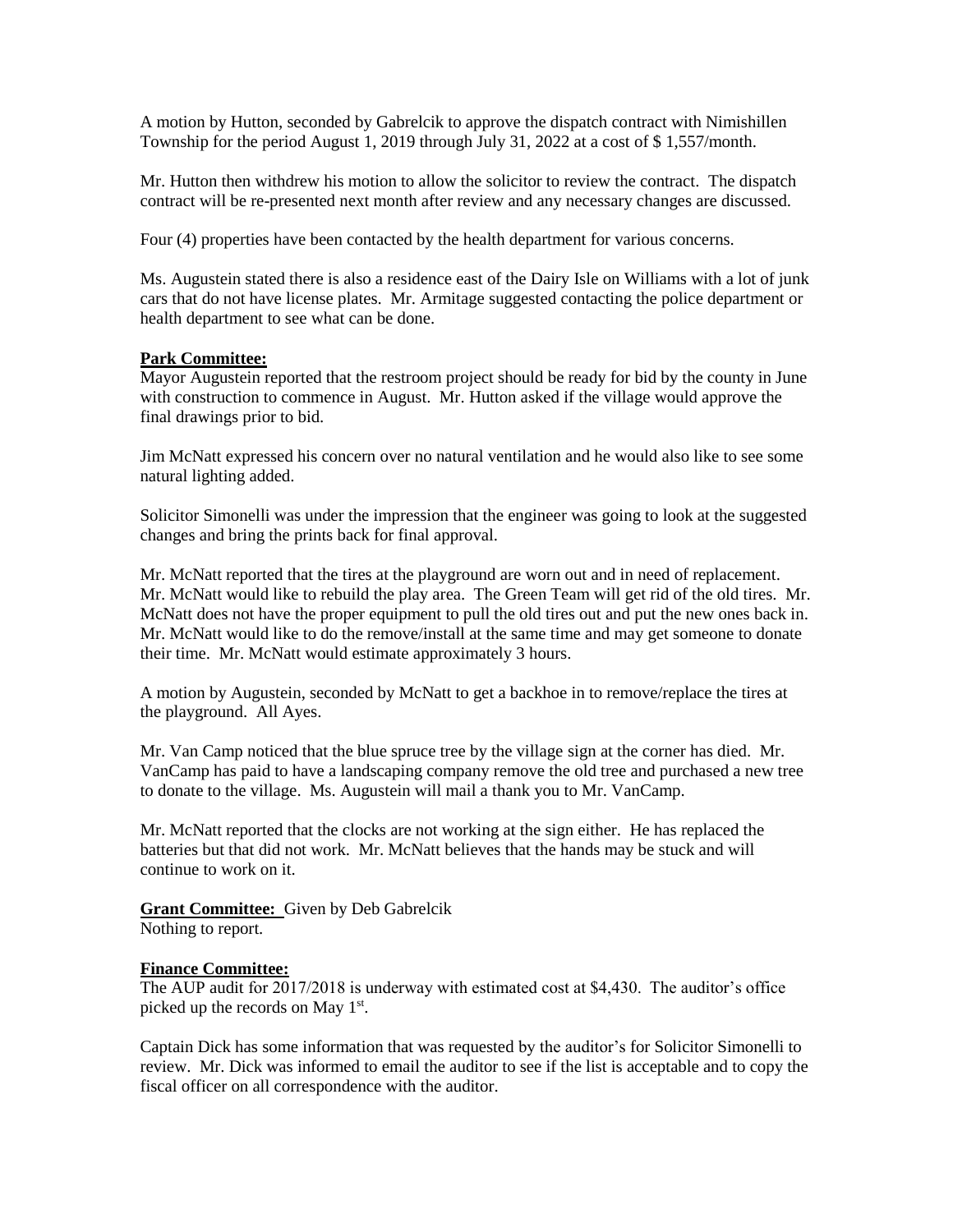A motion by Hutton, seconded by McNatt to approve bills as presented for payment in the amount of \$ 17,165.78. All Ayes.

Ms. Gabrelcik reported that the finance committee met on Monday, April  $15<sup>th</sup>$  to review and discuss a proposed rate increase for fire/ems officers. The proposed increase would change the rate of pay for the fire chief to \$2,000/year, Asst. Chief to \$600/year, Fire Captain to \$450/year, and Fire Lieutenants to \$450/year with EMS Captain and Lieutenant to \$1,750/year. The finance committee will be reviewing the pay ordinance for fire/ems personnel prior to submitting to council for approval.

A finance committee meeting was tentatively scheduled for Monday, June  $3<sup>rd</sup>$  at 6 p.m. with a safety committee meeting to follow at 7 p.m.

## **Communications:**

A notice was received from the Mahoning County Solid Waste Management District to notify of the public comment period for the draft solid waste management plant.

The Ohio Department of Transportation will hold a meeting at the Canfield Library on May 22<sup>nd</sup>.

## **Solicitor Comments:**

Solicitor Simonelli reviewed the email from Joel Bender of Whitaker Myers on drafting a resolution on the bond for Sebring. Solicitor Simonelli has an issue with the bonding company asking for the village to indemnify them in the event that the bond is redeemed. Solicitor Simonelli has drafted the resolution without that clause in it but does not know if the lack of the indemnity clause in there will be accepted by the bonding company.

Solicitor Simonelli stated that council could pass the resolution as drafted and see what the bonding company says.

Solicitor Simonelli suggested that since the water contract expires in 2024 anyway, the village may want to start the negotiation process.

A motion by Hutton, seconded by Armitage to table Resolution No. 9-2019 at this time. All Ayes.

The fiscal officer will send a copy of the resolution to Joel Bender to forward to the bonding company to see if it is acceptable as drafted.

# **Old Business:**

No old business was reported.

# **New Business:**

No new business was reported.

#### **Resolutions/Ordinances:**

A motion by Augustein, seconded by Hutton to approve Resolution No. 8-2019 authorizing the fiscal officer to remit payment for the AUP audit for 2017/2018 and to direct the percentage to be paid from various funds. Roll being called, vote was as follows: Hutton-yes, McNatt-yes, Armitage-yes, Gabrelcik-yes, and Augustein-yes. Motion carried.